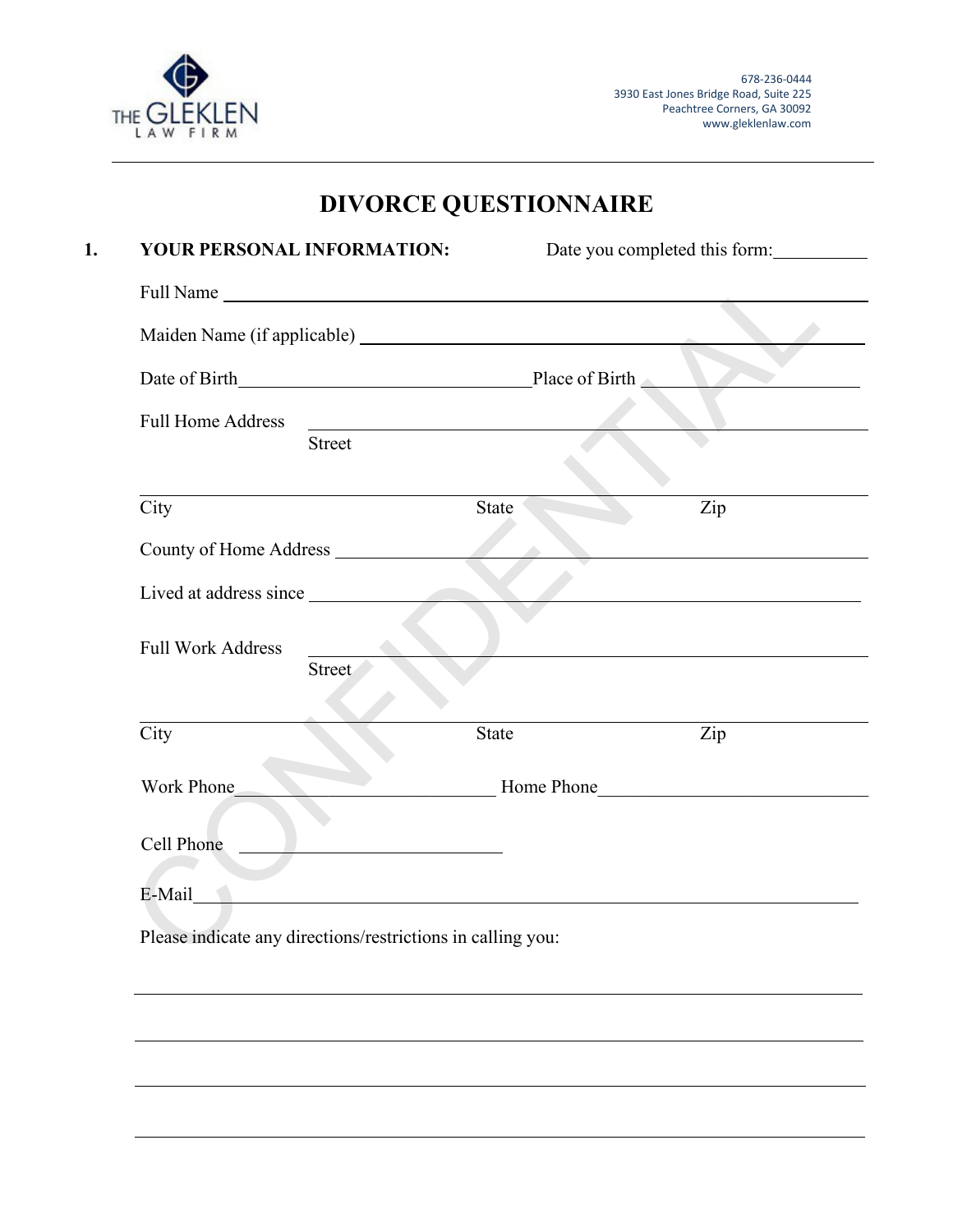**2.** Please list all home addresses for the past six (6) months:

|                                               |                                                                                                                                                                                                                               | County                                                                                                                                                                                                                               |
|-----------------------------------------------|-------------------------------------------------------------------------------------------------------------------------------------------------------------------------------------------------------------------------------|--------------------------------------------------------------------------------------------------------------------------------------------------------------------------------------------------------------------------------------|
|                                               |                                                                                                                                                                                                                               |                                                                                                                                                                                                                                      |
| HISTORY OF PRIOR MARRIAGE (if applicable):    |                                                                                                                                                                                                                               |                                                                                                                                                                                                                                      |
|                                               |                                                                                                                                                                                                                               |                                                                                                                                                                                                                                      |
|                                               |                                                                                                                                                                                                                               |                                                                                                                                                                                                                                      |
|                                               | State                                                                                                                                                                                                                         | County                                                                                                                                                                                                                               |
| Who represented you?                          |                                                                                                                                                                                                                               | <u> Estados de la contrada de la contrada de la contrada de la contrada de la contrada de la contrada de la contrada de la contrada de la contrada de la contrada de la contrada de la contrada de la contrada de la contrada de</u> |
|                                               | Name of your ex-spouse:                                                                                                                                                                                                       |                                                                                                                                                                                                                                      |
| Who represented your ex-spouse?               |                                                                                                                                                                                                                               |                                                                                                                                                                                                                                      |
| <b>INFORMATION ABOUT YOUR CURRENT SPOUSE:</b> |                                                                                                                                                                                                                               |                                                                                                                                                                                                                                      |
|                                               | Full Name and the contract of the contract of the contract of the contract of the contract of the contract of the contract of the contract of the contract of the contract of the contract of the contract of the contract of |                                                                                                                                                                                                                                      |
|                                               |                                                                                                                                                                                                                               |                                                                                                                                                                                                                                      |
| Date of Birth                                 | Place of Birth Place of Birth                                                                                                                                                                                                 |                                                                                                                                                                                                                                      |
| <b>Full Home Address</b><br><b>Street</b>     |                                                                                                                                                                                                                               |                                                                                                                                                                                                                                      |
|                                               |                                                                                                                                                                                                                               |                                                                                                                                                                                                                                      |
| City                                          | <b>State</b>                                                                                                                                                                                                                  | Zip                                                                                                                                                                                                                                  |
|                                               |                                                                                                                                                                                                                               |                                                                                                                                                                                                                                      |

<u> 1989 - Johann Stoff, amerikansk politiker (d. 1989)</u>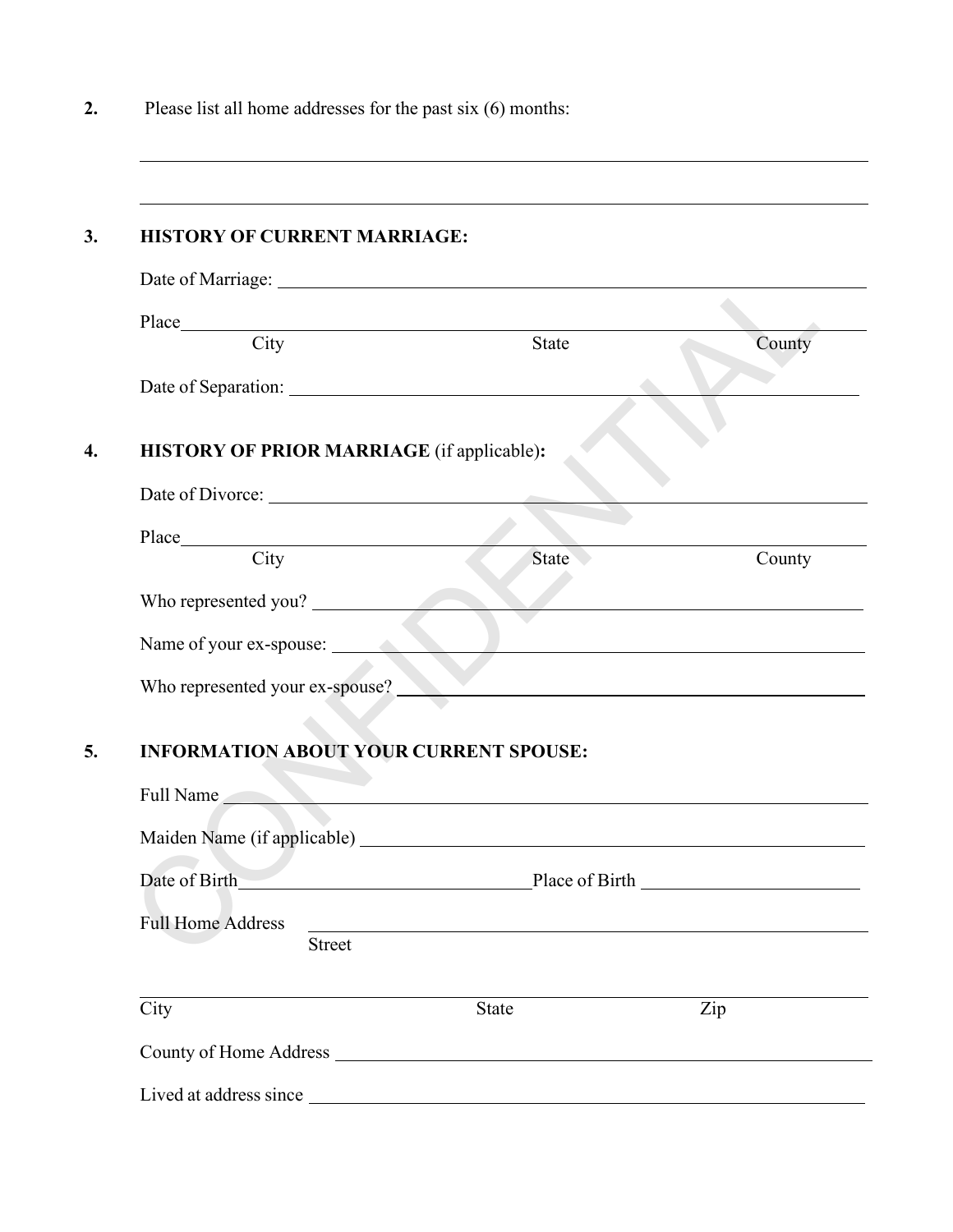## **6. HISTORY OF SPOUSE'S PRIOR MARRIAGE** (if applicable)**:**

|           | Place City Stat                                                                                                                                                                 | <b>State</b> | County                                                                                                                                                                                                                        |
|-----------|---------------------------------------------------------------------------------------------------------------------------------------------------------------------------------|--------------|-------------------------------------------------------------------------------------------------------------------------------------------------------------------------------------------------------------------------------|
|           | Who represented your current spouse?<br><u> </u>                                                                                                                                |              |                                                                                                                                                                                                                               |
|           |                                                                                                                                                                                 |              |                                                                                                                                                                                                                               |
|           |                                                                                                                                                                                 |              |                                                                                                                                                                                                                               |
|           | <b>INFORMATION ABOUT YOUR CHILDREN:</b>                                                                                                                                         |              |                                                                                                                                                                                                                               |
| Full name | Date of birth                                                                                                                                                                   |              | <b>Living With</b>                                                                                                                                                                                                            |
|           |                                                                                                                                                                                 |              |                                                                                                                                                                                                                               |
|           |                                                                                                                                                                                 |              |                                                                                                                                                                                                                               |
|           |                                                                                                                                                                                 |              |                                                                                                                                                                                                                               |
|           |                                                                                                                                                                                 |              |                                                                                                                                                                                                                               |
|           |                                                                                                                                                                                 |              |                                                                                                                                                                                                                               |
|           | Addresses at which the children have lived for the past five (5) years and with whom they lived:                                                                                |              |                                                                                                                                                                                                                               |
|           |                                                                                                                                                                                 |              | the control of the control of the control of the control of the control of the control of the control of the control of the control of the control of the control of the control of the control of the control of the control |
|           | Do any of your children have any physical or other problems that will be a factor in this case (i.e.<br>learning disability, physical impairment, etc.)? If so, please explain: |              |                                                                                                                                                                                                                               |
|           |                                                                                                                                                                                 |              |                                                                                                                                                                                                                               |
|           |                                                                                                                                                                                 |              |                                                                                                                                                                                                                               |
|           | <b>INFORMATION ABOUT YOUR EMPLOYMENT:</b>                                                                                                                                       |              |                                                                                                                                                                                                                               |
|           | Name of Employer<br><u>Name of Employer</u>                                                                                                                                     |              |                                                                                                                                                                                                                               |

Employed since\_\_\_\_\_\_\_\_\_\_\_\_\_\_\_\_\_\_\_\_\_\_Salary\_\_\_\_\_\_\_\_\_\_\_\_\_\_\_\_\_\_\_\_\_\_\_\_\_\_\_\_\_\_\_\_\_\_\_\_\_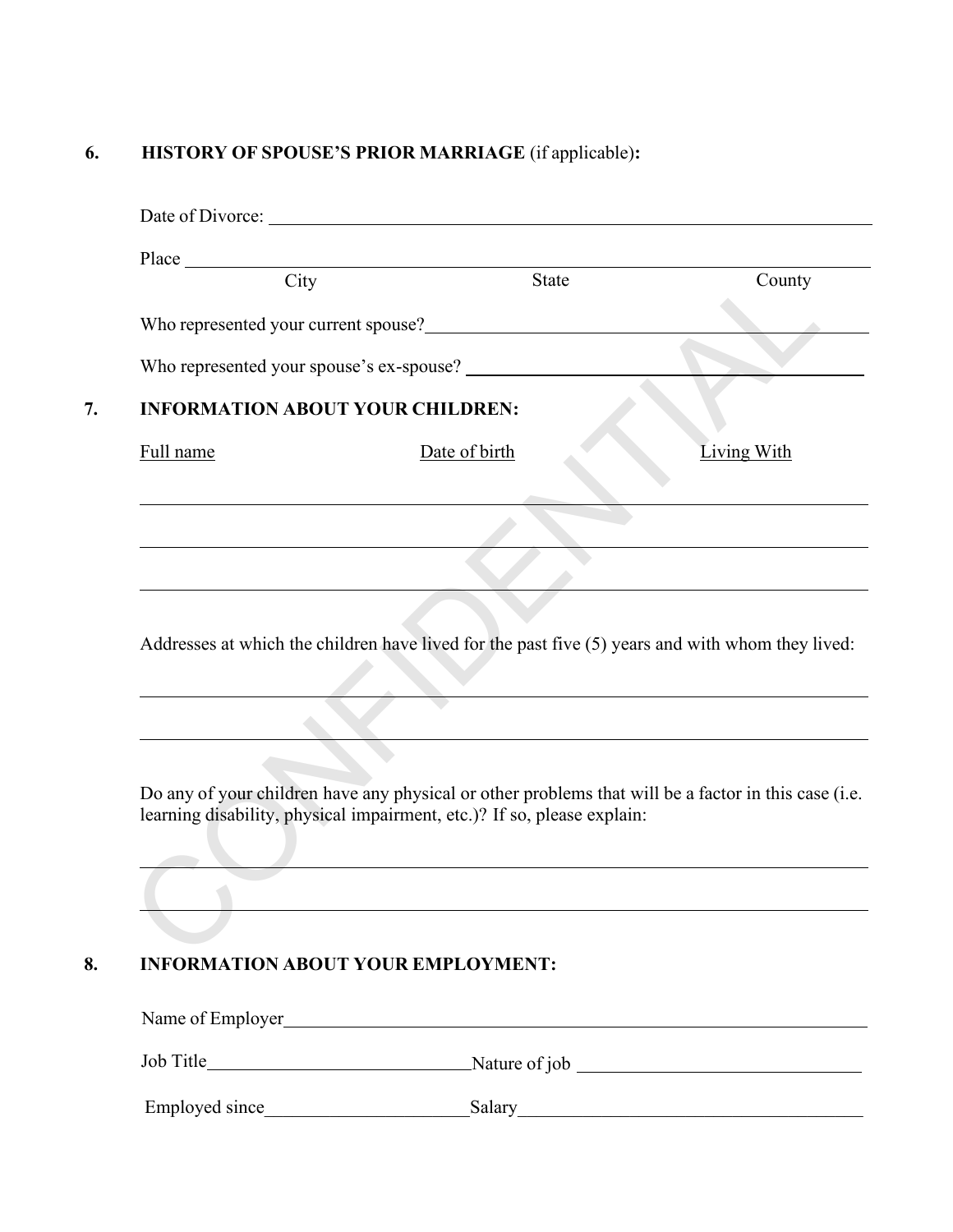Please state your educational background beyond high school:

| Is your spouse employed?<br>If yes, state:        |                                                                                                                                                                                                   |  |
|---------------------------------------------------|---------------------------------------------------------------------------------------------------------------------------------------------------------------------------------------------------|--|
|                                                   |                                                                                                                                                                                                   |  |
|                                                   |                                                                                                                                                                                                   |  |
|                                                   | Job title<br>Employed since<br>Salary<br>Salary<br>Salary                                                                                                                                         |  |
| attended high school and college, if applicable): | Please state his/her educational and vocational training (include number of years he or she                                                                                                       |  |
|                                                   |                                                                                                                                                                                                   |  |
| <b>PRIOR PROCEEDINGS:</b>                         | Have there been any legal proceedings conducted between you and your current spouse such as<br>legitimation, establishment and/or modification of child support, custody, alimony, or visitation? |  |
|                                                   |                                                                                                                                                                                                   |  |
|                                                   | If so, describe:                                                                                                                                                                                  |  |
|                                                   |                                                                                                                                                                                                   |  |
|                                                   |                                                                                                                                                                                                   |  |
| Have there been any other contempt actions?       |                                                                                                                                                                                                   |  |
|                                                   | Who represented you?                                                                                                                                                                              |  |

<u> 1989 - Johann Barn, mars ann an t-Amhainn an t-Amhainn an t-Amhainn an t-Amhainn an t-Amhainn an t-Amhainn a</u>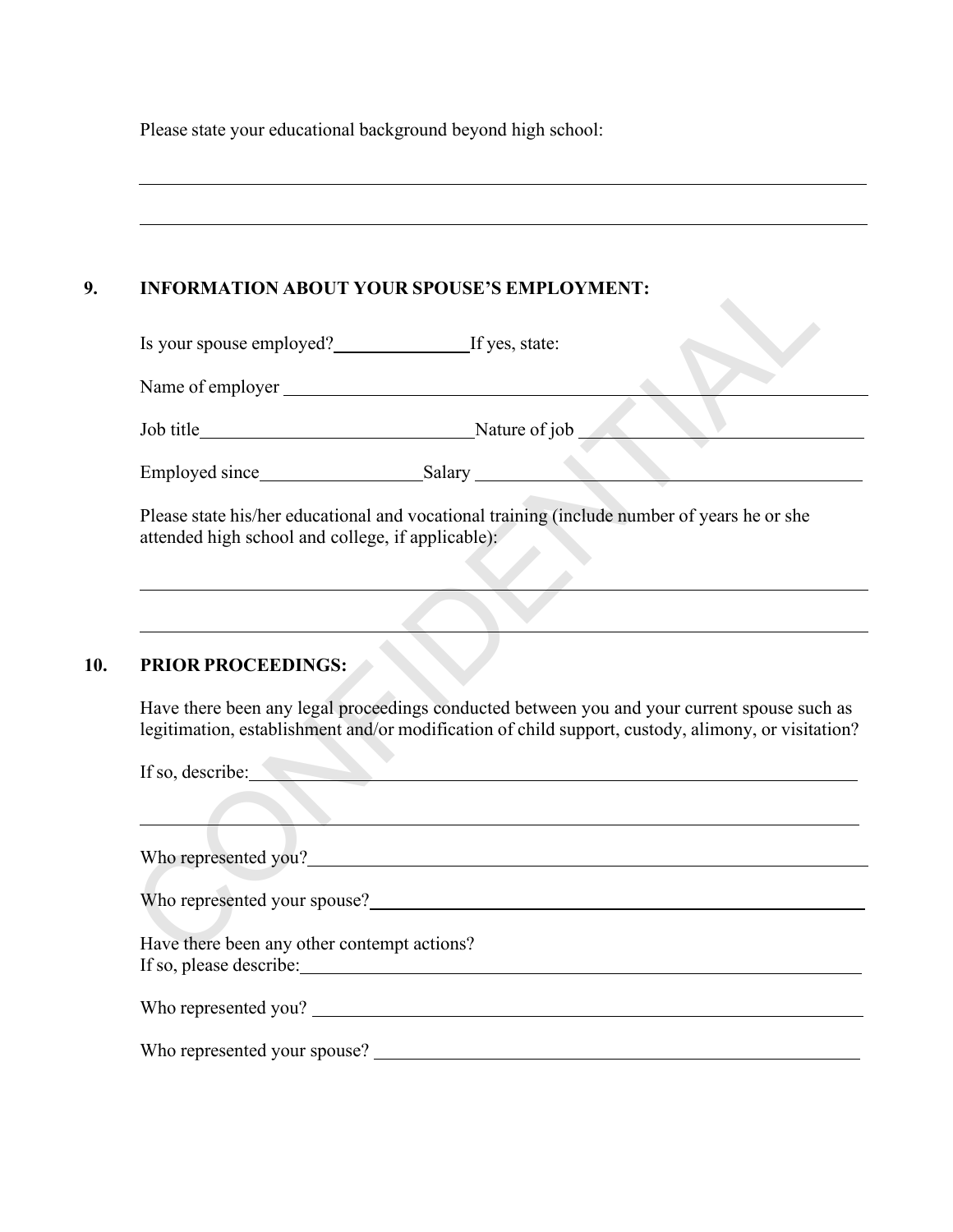### $11.$ **BACKGROUND:**

Briefly describe your purpose for today's visit and any pertinent information regarding your case:

### $12.$ FINANCIAL: (Please complete to the best of your knowledge)

| Real Estate: |                                                                                                                                                                                                                                |
|--------------|--------------------------------------------------------------------------------------------------------------------------------------------------------------------------------------------------------------------------------|
| Address:     | <u> 1986 - Johann Stoff, deutscher Stoff, der Stoff, der Stoff, der Stoff, der Stoff, der Stoff, der Stoff, der S</u>                                                                                                          |
|              | Fair Market Value:                                                                                                                                                                                                             |
|              | Mortgages:                                                                                                                                                                                                                     |
|              | Address: No. 1988.<br><u> 1989 - Johann John Stoff, mars eta baino eta mondo eta mondo eta mondo eta mondo eta mondo eta mondo eta mondo</u>                                                                                   |
|              | Fair Market Value:<br><u> 1989 - Johann Barn, mars and de Brandenburg (b. 1989)</u>                                                                                                                                            |
|              | Mortgages:                                                                                                                                                                                                                     |
| Address:     | <u> District de la partie de la partie de la partie de la partie de la partie de la partie de la partie de la pa</u>                                                                                                           |
|              | Fair Market Value: 1988 and 1988 and 1988 and 1988 and 1988 and 1988 and 1988 and 1988 and 1988 and 1988 and 19                                                                                                                |
|              |                                                                                                                                                                                                                                |
|              |                                                                                                                                                                                                                                |
|              | Fair Market Value:                                                                                                                                                                                                             |
|              | Mortgages: 1988 and 1988 and 1988 and 1988 and 1988 and 1988 and 1988 and 1988 and 1988 and 1988 and 1988 and 1988 and 1988 and 1988 and 1988 and 1988 and 1988 and 1988 and 1988 and 1988 and 1988 and 1988 and 1988 and 1988 |
|              |                                                                                                                                                                                                                                |
|              | Fair Market Value: 1998                                                                                                                                                                                                        |
|              |                                                                                                                                                                                                                                |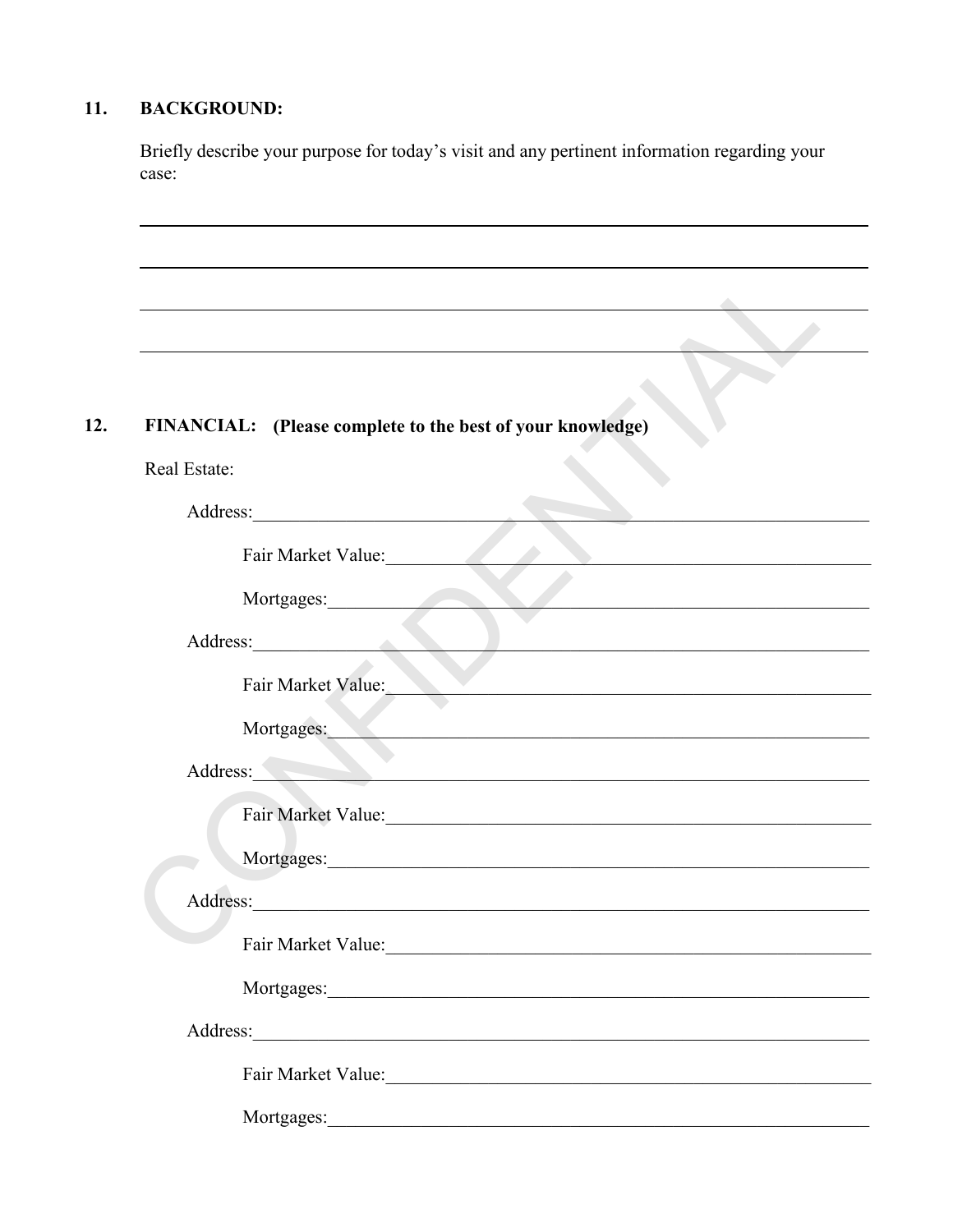| <b>Investment Accounts:</b>                                                                                            |
|------------------------------------------------------------------------------------------------------------------------|
|                                                                                                                        |
|                                                                                                                        |
|                                                                                                                        |
|                                                                                                                        |
|                                                                                                                        |
|                                                                                                                        |
|                                                                                                                        |
| <b>Bank Accounts:</b>                                                                                                  |
|                                                                                                                        |
|                                                                                                                        |
|                                                                                                                        |
|                                                                                                                        |
|                                                                                                                        |
| <b>Retirement Accounts:</b>                                                                                            |
| <u> 1990 - Johann John Stoff, mars and de British and de British and de British and de British and de British and </u> |
| <u> 1989 - Johann Stein, marwolaethau a bhann an t-Amhain ann an t-Amhain an t-Amhain an t-Amhain an t-Amhain an </u>  |
|                                                                                                                        |
| <u> 1989 - Jan Samuel Barbara, margaret a shekara 1989 - An tsaran 1989 - An tsaran 1989 - An tsaran 1989 - An tsa</u> |
|                                                                                                                        |
|                                                                                                                        |
| If so, please provide contact information:                                                                             |
| Do you have an accountant?                                                                                             |
| If so, please provide contact information:                                                                             |